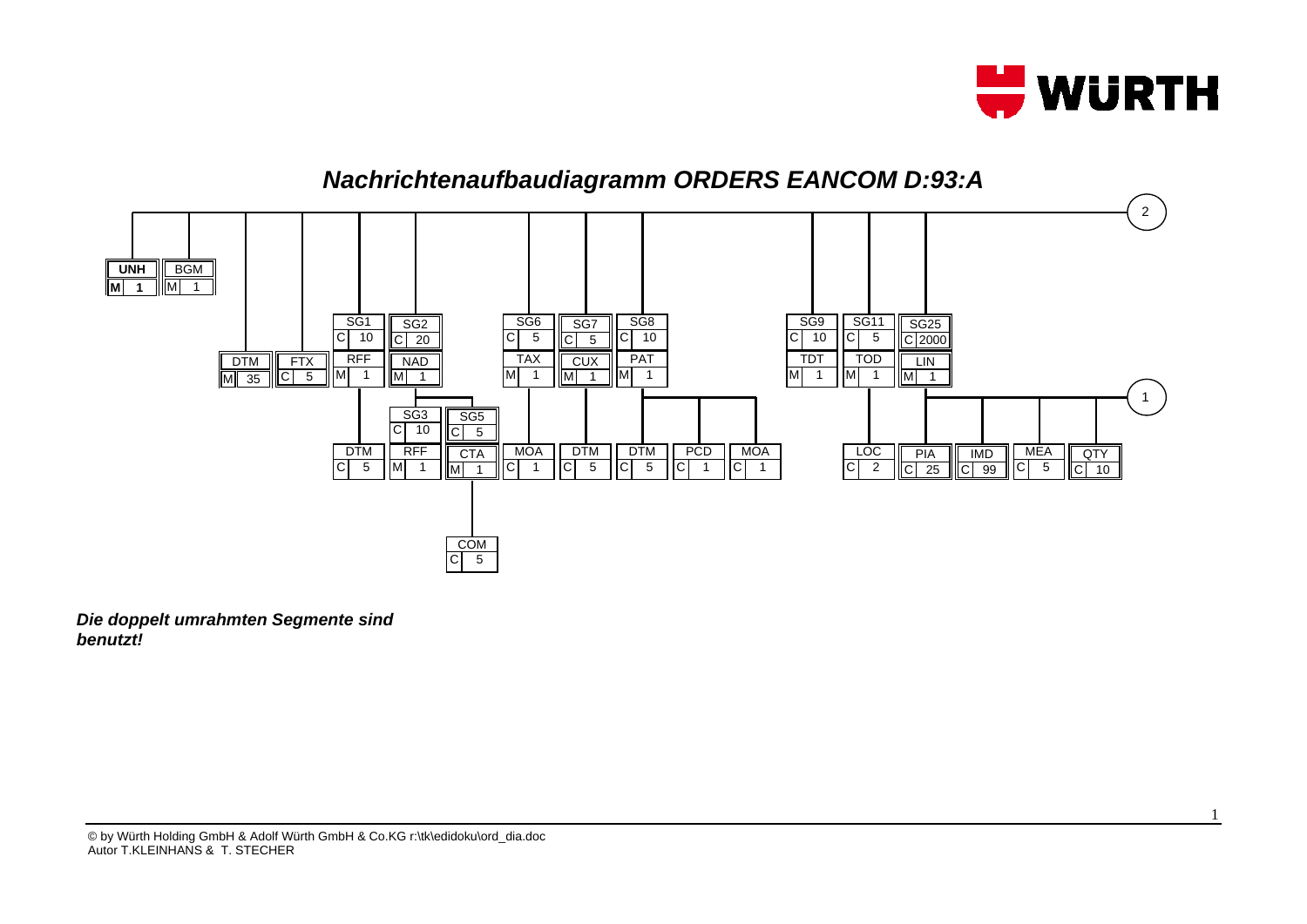

## *Nachrichtenaufbaudiagramm ORDERS EANCOM D:93:A*

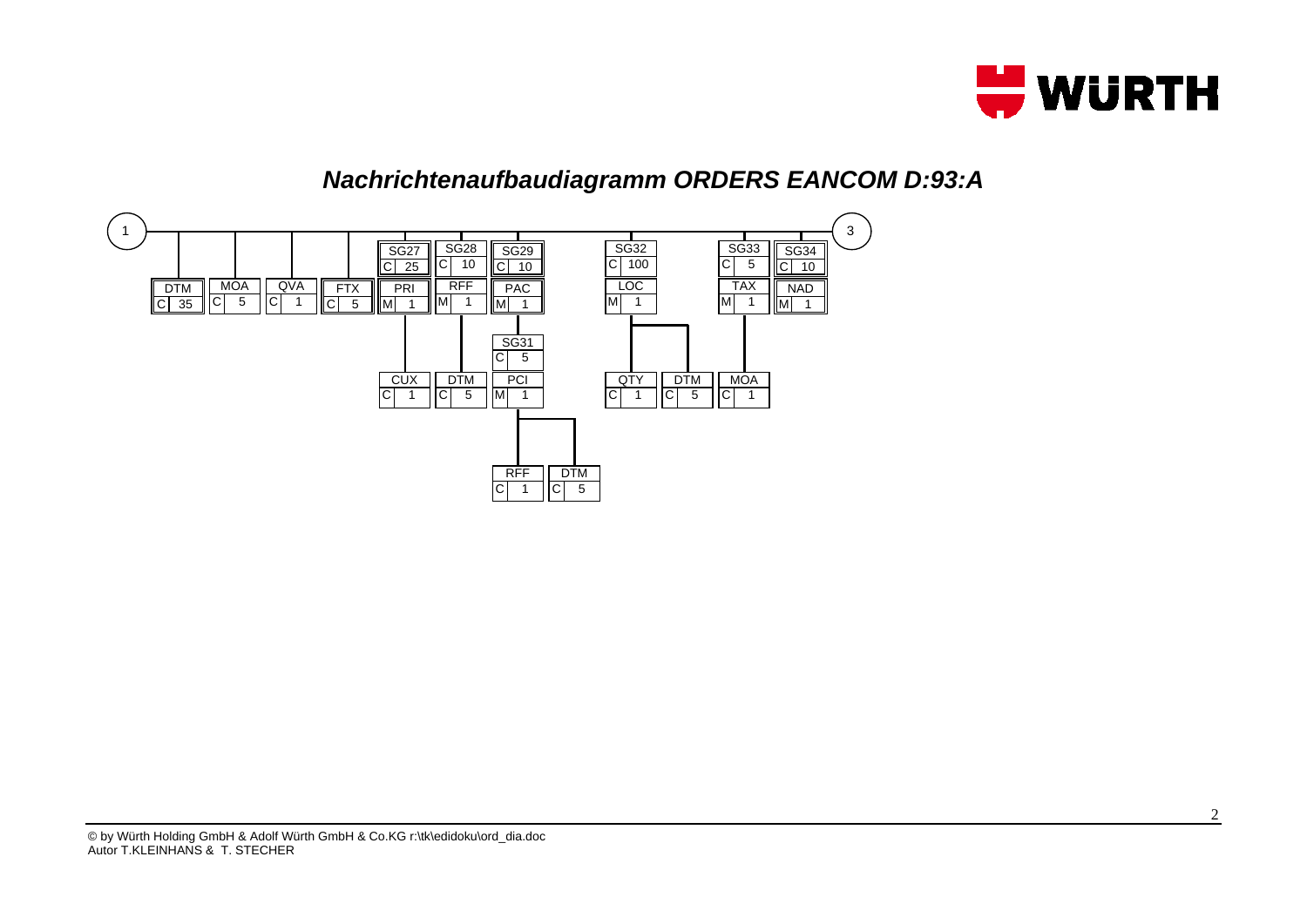

## *Nachrichtenaufbaudiagramm ORDERS EANCOM D:93:A*